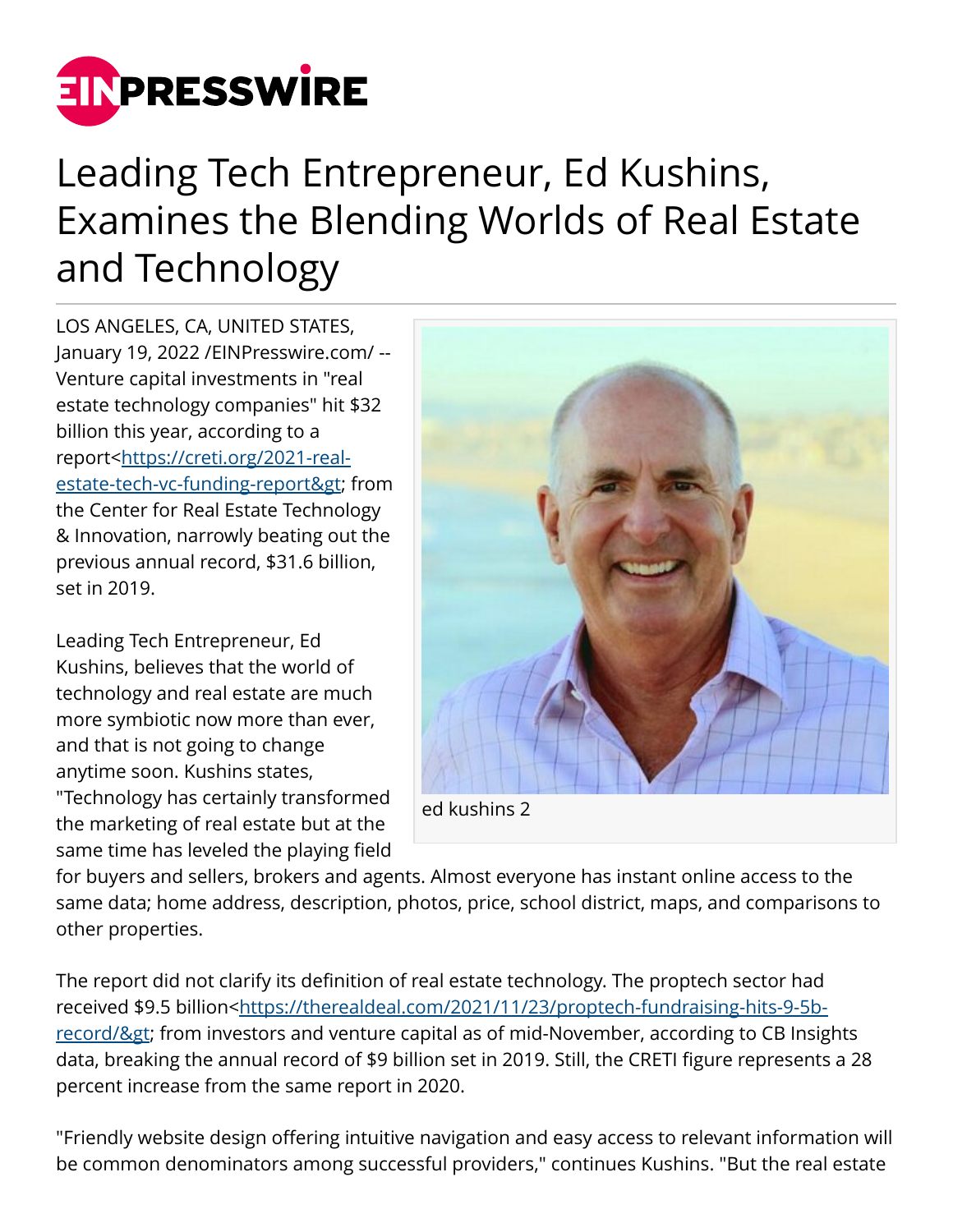transaction remains one of the few that still needs a lot of personal handholding along the way and is ultimately closed with the assistance and involvement of a real person, a real estate broker or agent."

The report broke down the amount of venture capital filtering into real estate by both sector and stage. Residential real estate accounted for nearly half (49.1 percent) of venture capital. The multifamily sector, counted separately from commercial real estate, ranked second with 20.8 percent, while construction and commercial real estate accounted for 18.9 percent and 7.6 percent of investment, respectively.



"So, while the segment may be popularly categorized as 'real estate technology', the purchase of property is still one of the largest private or corporate financial transactions, and providing superior personal customer service throughout the process, all the way to closing, will ultimately distinguish and differentiate the players," concludes Ed Kushins.

----------------

Ed Kushins, Founder of [VacationPropertyPartners](https://www.vacationpropertypartners.com/) and [Home Exchange](https://www.homeexchange.com/)

A former US Navy Submarine Officer and successful businessman, in 1992 Ed created HomeExchange.com, one of the first online communities on the internet, pioneering the sharing economy before the term was even coined, paving the way for companies such as Uber, Airbnb and others. A sought-after expert on travel and the sharing economy, he's spoken at seminars, on panels, and at conferences around the world and has been featured in major media including feature articles in the NY Times, Wall Street Journal, Los Angeles Times and numerous international publications.

After selling HomeExchange.com in 2017, Ed saw the opportunity for blending owning and sharing to allow millions of families to realize their dream of owning a vacation home. His vision for VacationPropertyPartners.com is an easy-to-use website that incorporates tools and features that make owning a vacation home with a partner affordable, comfortable and worry-free. Vacation Property Partners makes owning a vacation home more affordable for everyone by cutting the cost of ownership in half.